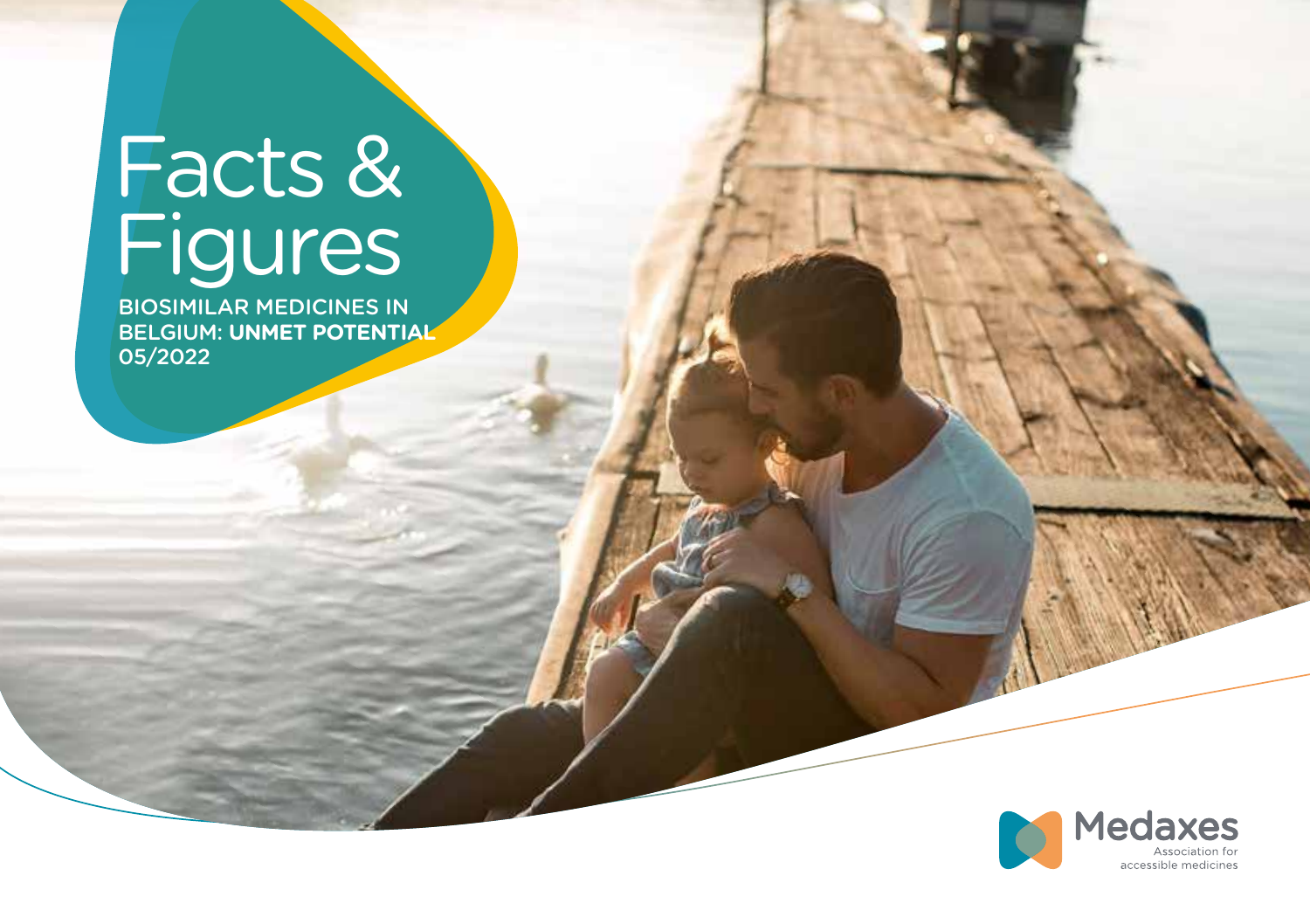# CHARACTERISTICS OF A BIOSIMILAR MEDICINE



*<sup>\*</sup>Numbers valid from 01/01/2022*

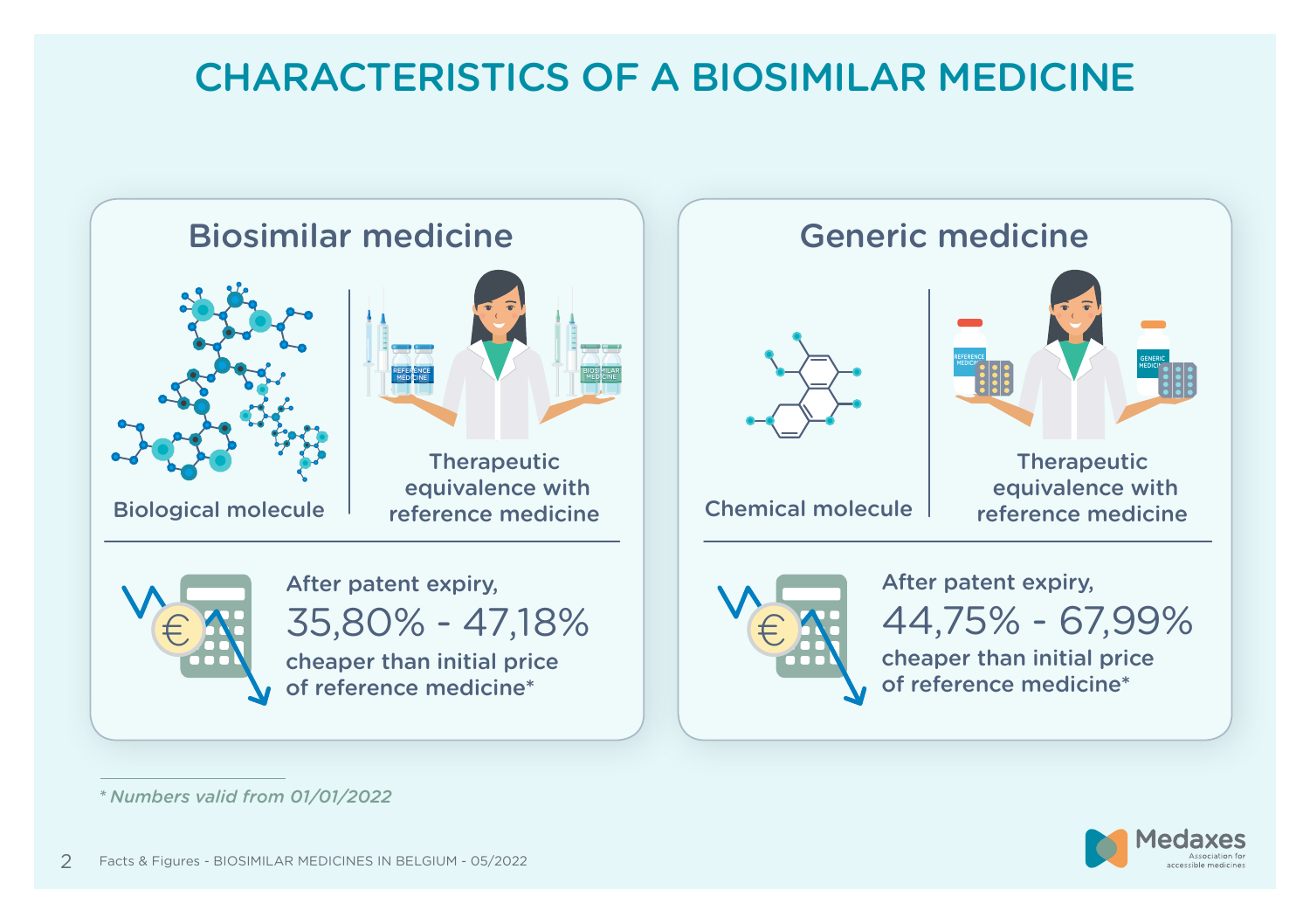

*Source: IQVIA LMPB & BHA 12/2021 year 2021, reimbursed medicines*

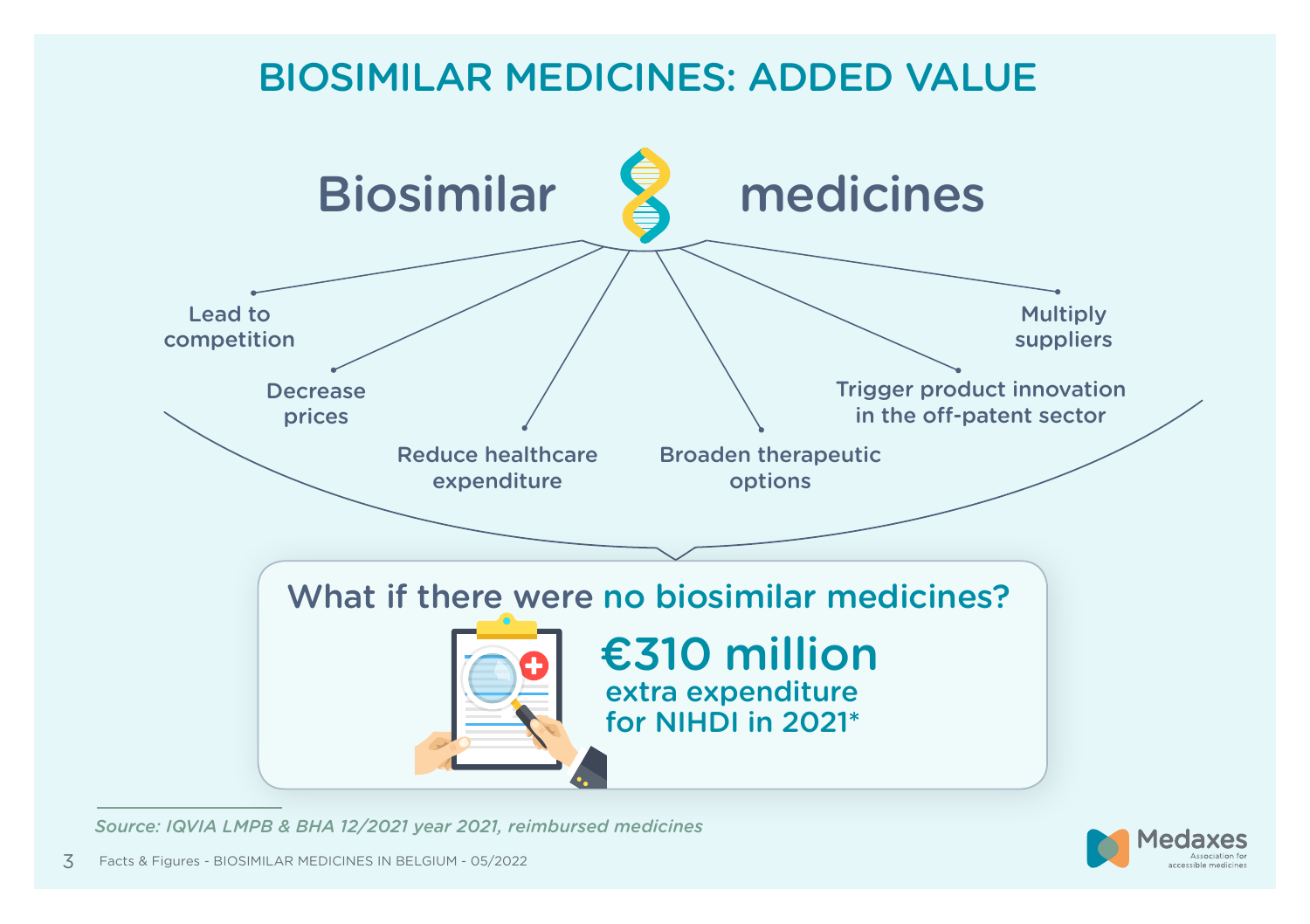# BIOSIMILAR MEDICINES IN BELGIUM IN A NUTSHELL

| ⊜<br><b>Molecule</b><br>ð | <b>Number of</b><br>biosimilar medicine<br>manufacturers on<br>the market* | <b>Biosimilar medicine</b><br>turnover<br><b>Public pharmacies**</b><br>$(in \in)$ | <b>Biosimilar medicine</b><br>turnover<br><b>Hospitals**</b><br><b>HOSPITAL</b><br>$(in \infty)$ | <b>Biosimilar medicine</b><br>turnover<br>Total** (in $\epsilon$ ) |
|---------------------------|----------------------------------------------------------------------------|------------------------------------------------------------------------------------|--------------------------------------------------------------------------------------------------|--------------------------------------------------------------------|
| Adalimumab                | 6                                                                          | 18.266.595                                                                         | 569.064                                                                                          | 18.835.659                                                         |
| <b>Bevacizumab</b>        | $\overline{3}$                                                             | <b>NA</b>                                                                          | 9.587.520                                                                                        | 9.587.520                                                          |
| <b>Enoxaparin</b>         | $\overline{2}$                                                             | 649.727                                                                            | <b>NA</b>                                                                                        | 649.727                                                            |
| <b>Epoetin</b>            | $\mathbf{1}$                                                               | <b>NA</b>                                                                          | 1.132.558                                                                                        | 1.132.558                                                          |
| <b>Etanercept</b>         | $\overline{3}$                                                             | 7.413.783                                                                          | 114.999                                                                                          | 7.528.782                                                          |
| Filgrastim                | $\overline{3}$                                                             | 4.294                                                                              | 1.656.800                                                                                        | 1.661.094                                                          |
| <b>Infliximab</b>         | $\overline{4}$                                                             | 993.469                                                                            | 59.551.212                                                                                       | 60.544.681                                                         |
| Insulin glargine          | $\mathbf{1}$                                                               | 583.965                                                                            | 47.106                                                                                           | 631.071                                                            |
| Pegfilgrastim             | $\overline{3}$                                                             | <b>NA</b>                                                                          | 5.767.512                                                                                        | 5.767.512                                                          |
| <b>Rituximab</b>          | $\overline{3}$                                                             | <b>NA</b>                                                                          | 9.121.242                                                                                        | 9.121.242                                                          |
| Somatropin                | $\mathbf{1}$                                                               | 3.837.724                                                                          | 11.610                                                                                           | 3.849.334                                                          |
| <b>Trastuzumab</b>        | $6\phantom{1}6$                                                            | <b>NA</b>                                                                          | 8.120.708                                                                                        | 8.120.708                                                          |
| <b>TOTAL</b>              |                                                                            | 31.749.557                                                                         | 95.680.331                                                                                       | 127.429.888                                                        |

 *\* Source: NIHDI, SSP file, 03/2022 \*\* Source: IQVIA LMPB & BHA 12/2021, ex-factory prices* 

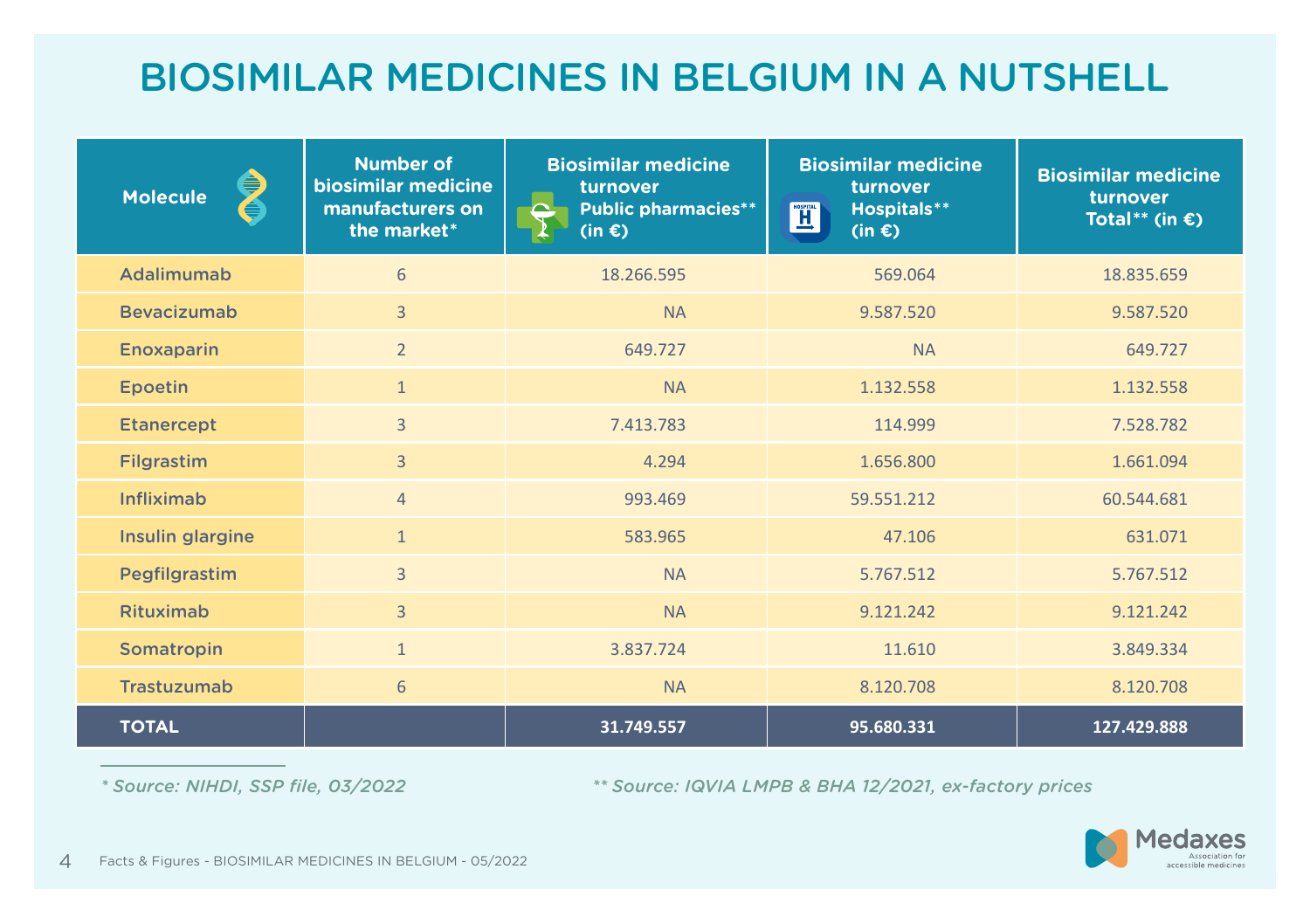# BIOSIMILAR MEDICINES: BELGIUM IS LAGGING BEHIND

Market share in volume: Belgium compared to other EU countries *(1/3)*

| ♦<br><b>Molecule</b><br>È) | <b>Originator or</b><br><b>Biosimilar</b> | <b>Belgium</b><br>$(\%)$ | <b>France</b><br>$(*)$ | <b>Germany</b><br>$(*)$ | <b>Italy</b><br>$(\%)$ | <b>UK</b><br>$(\%)$ |
|----------------------------|-------------------------------------------|--------------------------|------------------------|-------------------------|------------------------|---------------------|
| Adalimumab                 | Originator                                | 75,38                    | 64,88                  | 14,93                   | 27,54                  | 17,33               |
| Adalimumab                 | Originator (PI)                           | 0,00                     | 0,00                   | 11,78                   | 0,00                   | 0,00                |
| Adalimumab                 | <b>Biosimilars</b>                        | 24,62                    | 35,12                  | 73,29                   | 72,46                  | 82,67               |
| Bevacizumab                | Originator                                | 73,30                    | 7,33                   | 32,51                   | 36,99                  | 96,50               |
| Bevacizumab                | Originator (PI)                           | 0,00                     | 0,00                   | 1,28                    | 0,00                   | 0,00                |
| <b>Bevacizumab</b>         | <b>Biosimilars</b>                        | 26,70                    | 92,67                  | 66,21                   | 63,01                  | 3,50                |
| Enoxaparin sodium          | Originator                                | 97,54                    | 94,11                  | 64,71                   | 33,44                  | 39,41               |
| Enoxaparin sodium          | Originator (PI)                           | 0,00                     | 0,00                   | 1,71                    | 0,00                   | 0,00                |
| <b>Enoxaparin sodium</b>   | <b>Biosimilars</b>                        | 2,46                     | 5,89                   | 33,59                   | 66,56                  | 60,59               |
| Epoetin alfa               | Originator                                | 89,71                    | 52,82                  | 8,61                    | 12,47                  | 100,00              |
| Epoetin alfa               | Originator (PI)                           | 0,00                     | 0,00                   | 0,00                    | 0,00                   | 0,00                |
| <b>Epoetin alfa</b>        | <b>Biosimilars</b>                        | 10,29                    | 47,18                  | 91,39                   | 87,53                  | 0,00                |
| Epoetin zeta               | Originator                                | 0,00                     | 0,00                   | 0,00                    | 0,00                   | 0,00                |
| Epoetin zeta               | Originator (PI)                           | 0,00                     | 0,00                   | 0,00                    | 0,00                   | 0,00                |
| <b>Epoetin zeta</b>        | <b>Biosimilars</b>                        | 0,00                     | 100,00                 | 100,00                  | 100,00                 | 100,00              |
| Etanercept                 | Originator                                | 76,97                    | 60,91                  | 15,10                   | 31,11                  | 16,12               |
| Etanercept                 | Originator (PI)                           | 0,00                     | 0,00                   | 7,50                    | 0,00                   | 0,00                |
| <b>Etanercept</b>          | <b>Biosimilars</b>                        | 23,03                    | 39,09                  | 77,41                   | 68,89                  | 83,88               |
| Filgrastim                 | Originator                                | 68,78                    | 3,85                   | 15,55                   | 2,62                   | 14,05               |
| Filgrastim                 | Originator (PI)                           | 0,00                     | 0,00                   | 1,47                    | 0,00                   | 0,00                |
| <b>Filgrastim</b>          | <b>Biosimilars</b>                        | 31,22                    | 96,15                  | 82,98                   | 97,38                  | 85,95               |

*Source: IQVIA MAT Q4 2021*



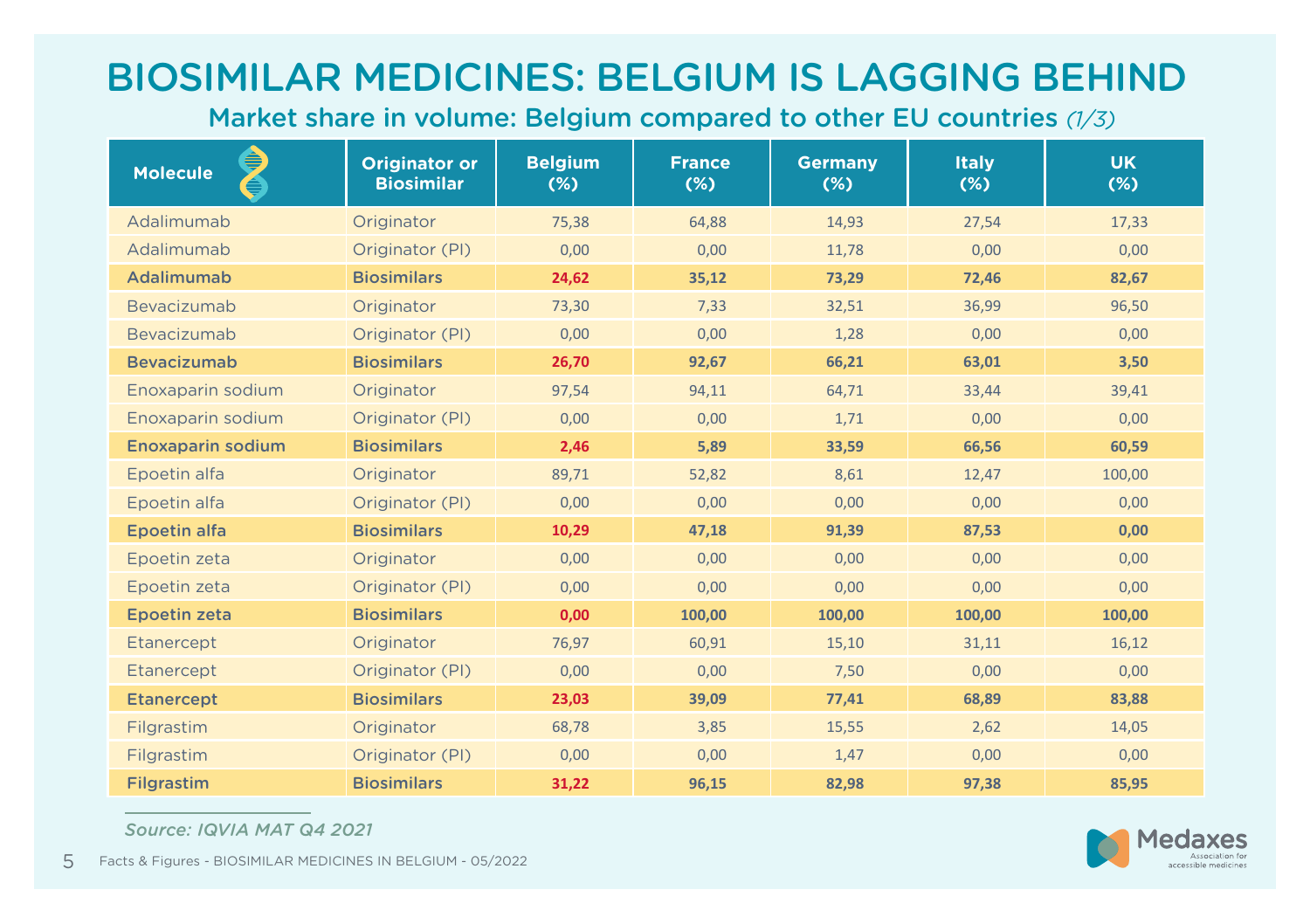# BIOSIMILAR MEDICINES: BELGIUM IS LAGGING BEHIND

Market share in volume: Belgium compared to other EU countries *(2/3)*

| ⊜<br><b>Molecule</b><br>å | <b>Originator or</b><br><b>Biosimilar</b> | <b>Belgium</b><br>$(*)$ | <b>France</b><br>$(*)$ | <b>Germany</b><br>$(*)$ | <b>Italy</b><br>$(*)$ | <b>UK</b><br>$(\%)$ |
|---------------------------|-------------------------------------------|-------------------------|------------------------|-------------------------|-----------------------|---------------------|
| Follitropin alfa          | Originator                                | 35,86                   | 46,02                  | 48,47                   | 61,93                 | 57,34               |
| Follitropin alfa          | Originator (PI)                           | 0,00                    | 0,00                   | 11,10                   | 0,00                  | 0,00                |
| <b>Follitropin alfa</b>   | <b>Biosimilars</b>                        | 64,14                   | 53,98                  | 40,42                   | 38,07                 | 42,66               |
| <b>Infliximab</b>         | Originator                                | 56,29                   | 23,64                  | 31,54                   | 6,58                  | 3,96                |
| Infliximab                | Originator (PI)                           | 0,00                    | 0,00                   | 4,27                    | 0,00                  | 0,00                |
| <b>Infliximab</b>         | <b>Biosimilars</b>                        | 43,71                   | 76,36                  | 64,19                   | 93,42                 | 96,04               |
| Insulin glargine          | Originator                                | 96,33                   | 72,14                  | 82,11                   | 79,54                 | 85,07               |
| Insulin glargine          | Originator (PI)                           | 0,00                    | 0,00                   | 1,20                    | 0,00                  | 0,00                |
| Insulin glargine          | <b>Biosimilars</b>                        | 3,67                    | 27,86                  | 16,69                   | 20,46                 | 14,93               |
| Insulin aspart            | Originator                                | 100,00                  | 100,00                 | 98,44                   | 100,00                | 100,00              |
| Insulin aspart            | Originator (PI)                           | 0,00                    | 0,00                   | 1,56                    | 0,00                  | 0,00                |
| Insulin aspart            | <b>Biosimilars</b>                        | 0,00                    | 0,00                   | 0,00                    | 0,00                  | 0,00                |
| Insulin lispro            | Originator                                | 100,00                  | 100,00                 | 92,98                   | 87,37                 | 100,00              |
| Insulin lispro            | Originator (PI)                           | 0,00                    | 0.00                   | 1,19                    | 0,00                  | 0,00                |
| <b>Insulin lispro</b>     | <b>Biosimilars</b>                        | 0,00                    | 0,00                   | 5,83                    | 12,63                 | 0,00                |
| Insulin human base        | Originator                                | 100,00                  | 100,00                 | 89,21                   | 100,00                | 100,00              |
| Insulin human base        | Originator (PI)                           | 0,00                    | 0,00                   | 10,79                   | 0,00                  | 0,00                |
| Insulin human base        | <b>Biosimilars</b>                        | 0,00                    | 0,00                   | 0,00                    | 0,00                  | 0,00                |

*Source: IQVIA MAT Q4 2021*

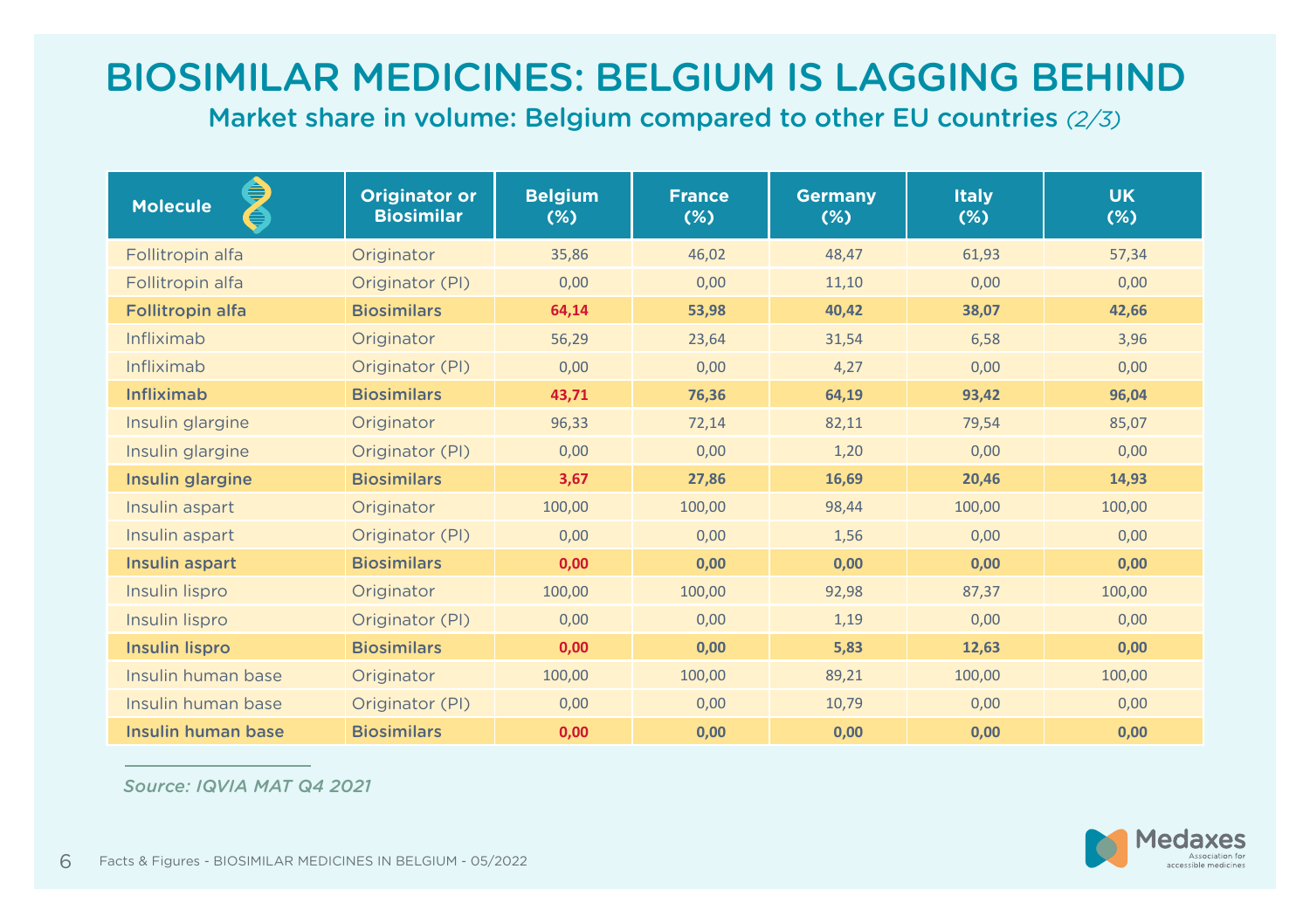# BIOSIMILAR MEDICINES: BELGIUM IS LAGGING BEHIND

Market share in volume: Belgium compared to other EU countries *(3/3)*

| ⊜<br><b>Molecule</b><br>€ | <b>Originator or</b><br><b>Biosimilar</b> | <b>Belgium</b><br>$(*)$ | <b>France</b><br>$(\%)$ | <b>Germany</b><br>$(\%)$ | <b>Italy</b><br>$(*)$ | <b>UK</b><br>$(\%)$ |
|---------------------------|-------------------------------------------|-------------------------|-------------------------|--------------------------|-----------------------|---------------------|
| Pegfilgrastim             | Originator                                | 76,69                   | 26,23                   | 56,90                    | 18,98                 | 19,35               |
| Pegfilgrastim             | Originator (PI)                           | 0,00                    | 0,00                    | 3,22                     | 0,00                  | 0,00                |
| Pegfilgrastim             | <b>Biosimilars</b>                        | 23,31                   | 73,77                   | 39,89                    | 81,02                 | 80,65               |
| Ranibizumab               | Originator                                | 100,00                  | 100,00                  | 93,90                    | 100,00                | 100,00              |
| Ranibizumab               | Originator (PI)                           | 0,00                    | 0,00                    | 6,10                     | 0,00                  | 0,00                |
| Ranibizumab               | <b>Biosimilars</b>                        | 0,00                    | 0,00                    | 0,00                     | 0,00                  | 0,00                |
| Rituximab                 | Originator                                | 75,67                   | 16,33                   | 15,00                    | 12,10                 | 10,17               |
| Rituximab                 | Originator (PI)                           | 0,00                    | 0,00                    | 2,21                     | 0,00                  | 0,00                |
| Rituximab                 | <b>Biosimilars</b>                        | 24,33                   | 83,67                   | 82,79                    | 87,90                 | 89,83               |
| Somatropin                | Originator                                | 73,83                   | 83,91                   | 64,17                    | 87,80                 | 84,46               |
| Somatropin                | Originator (PI)                           | 0,00                    | 0,00                    | 16,88                    | 0,00                  | 0,00                |
| Somatropin                | <b>Biosimilars</b>                        | 26,17                   | 16,09                   | 18,95                    | 12,20                 | 15,54               |
| Teriparatide              | Originator                                | 100,00                  | 76,20                   | 47,40                    | 57,05                 | 32,88               |
| <b>Teriparatide</b>       | Originator (PI)                           | 0,00                    | 0,00                    | 17,08                    | 0,00                  | 0,00                |
| <b>Teriparatide</b>       | <b>Biosimilars</b>                        | 0,00                    | 23,80                   | 35,52                    | 42,95                 | 67,12               |
| Trastuzumab               | Originator                                | 87,12                   | 51,92                   | 41,49                    | 14,99                 | 44,50               |
| Trastuzumab               | Originator (PI)                           | 0,00                    | 0,00                    | 7,07                     | 0,00                  | 0,00                |
| <b>Trastuzumab</b>        | <b>Biosimilars</b>                        | 12,88                   | 48,08                   | 51,44                    | 85,01                 | 55,50               |

 *Source: IQVIA MAT Q4 2021*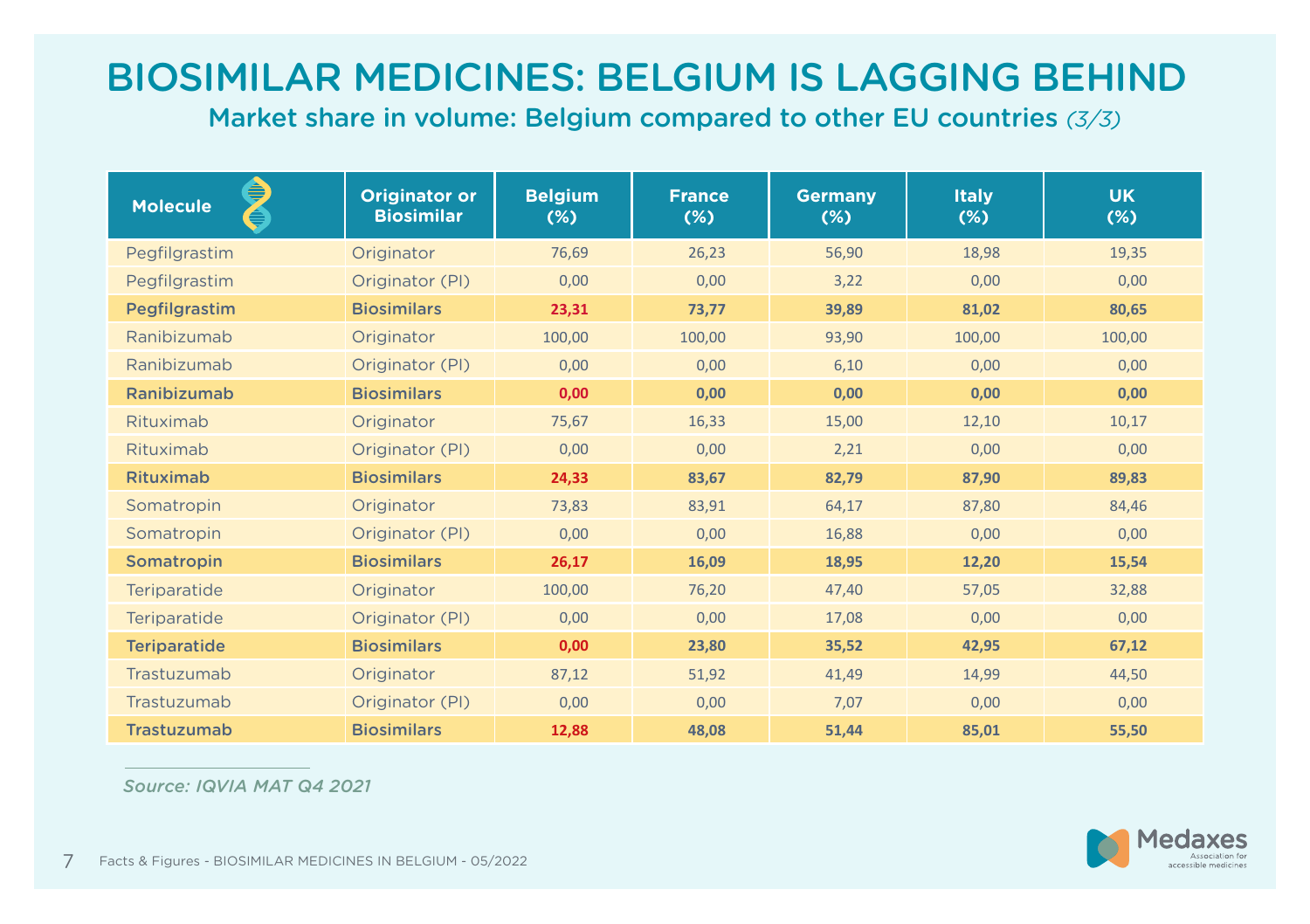#### BIOSIMILAR MEDICINES: RECENT LAUNCHES SLOW MARKET PENETRATION

Belgium compared to other countries *(1/3)*



Biosimilar **trastuzumab**: market share in volume Biosimilar **etanercept**: market share in volume

*Source: IQVIA MAT Q3 2018-2019-2020 & MAT Q4 2021*

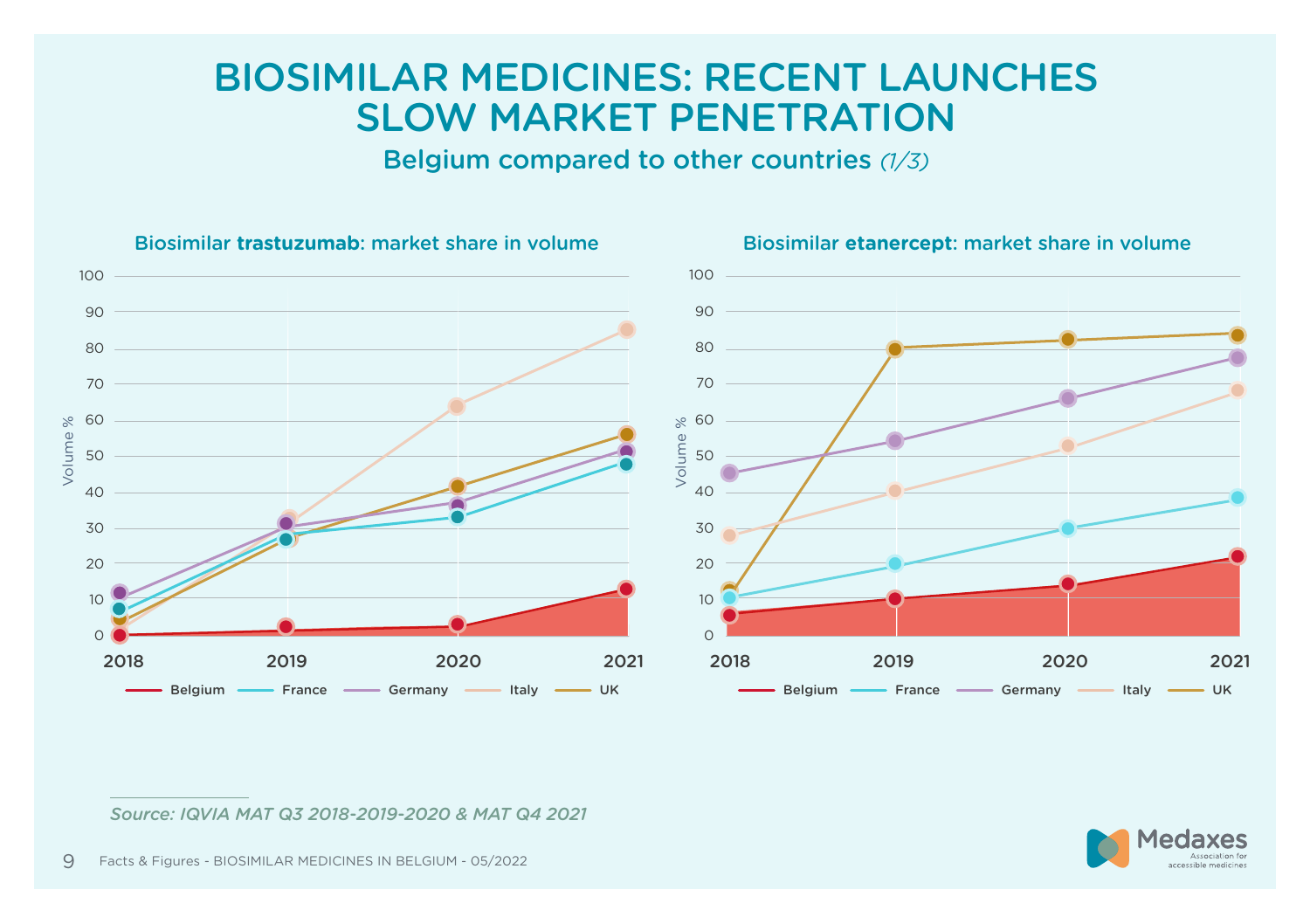#### BIOSIMILAR MEDICINES: RECENT LAUNCHES SLOW MARKET PENETRATION

Belgium compared to other countries *(2/3)*



Biosimilar **pegfilgrastim\***: market share in volume Biosimilar **rituximab**: market share in volume

*Source: IQVIA MAT Q3 2018-2019-2020 & MAT Q4 2021*



*<sup>\*</sup>First biosimilar on the Belgian market launched in 2019*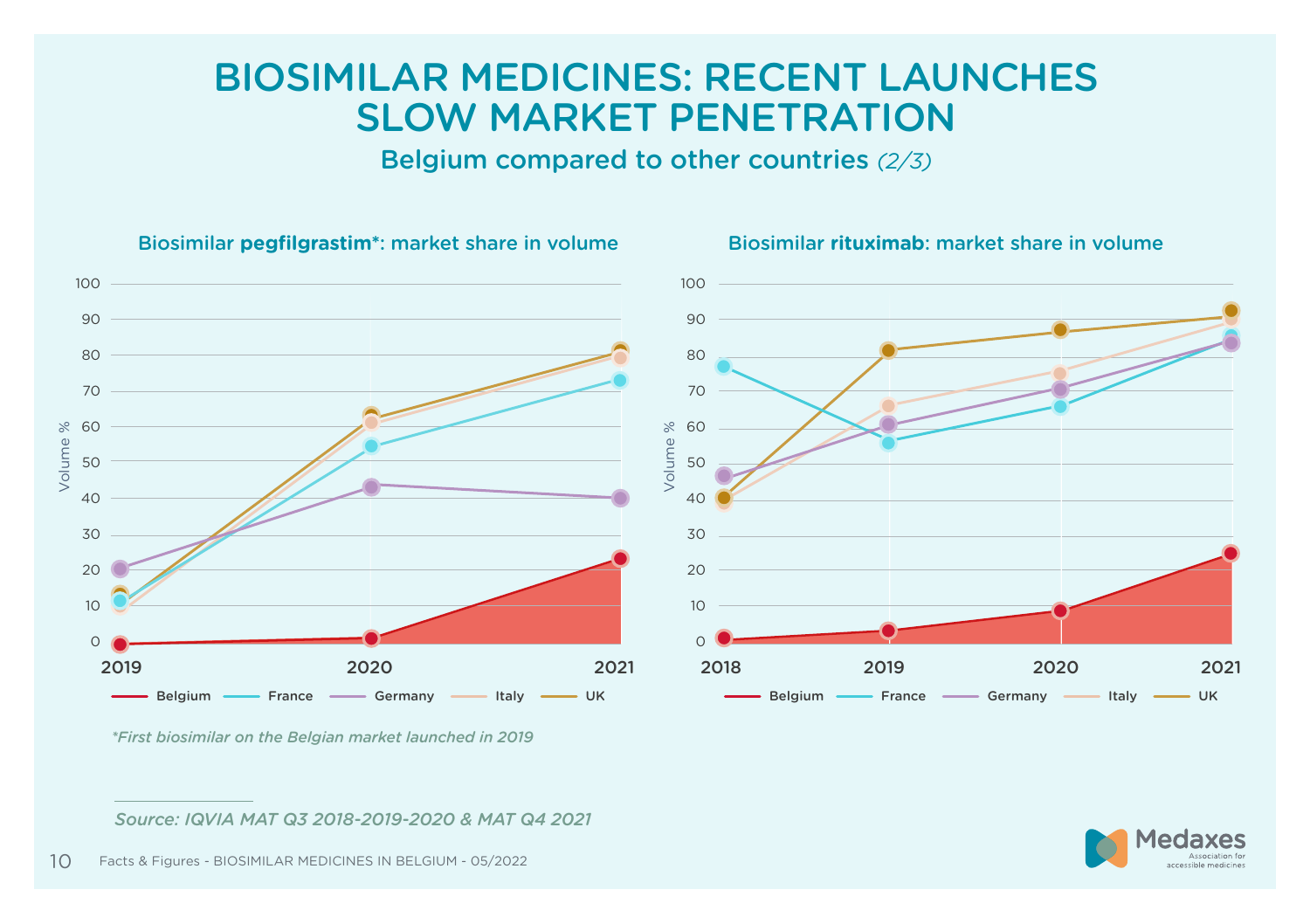#### BIOSIMILAR MEDICINES: RECENT LAUNCHES SLOW MARKET PENETRATION

Belgium compared to other countries *(3/3)*



Biosimilar **adalimumab**: market share in volume Biosimilar **infliximab**: market share in volume

*Source: IQVIA MAT Q3 2018-2019-2020 & MAT Q4 2021*



Facts & Figures - BIOSIMILAR MEDICINES IN BELGIUM - 05/2022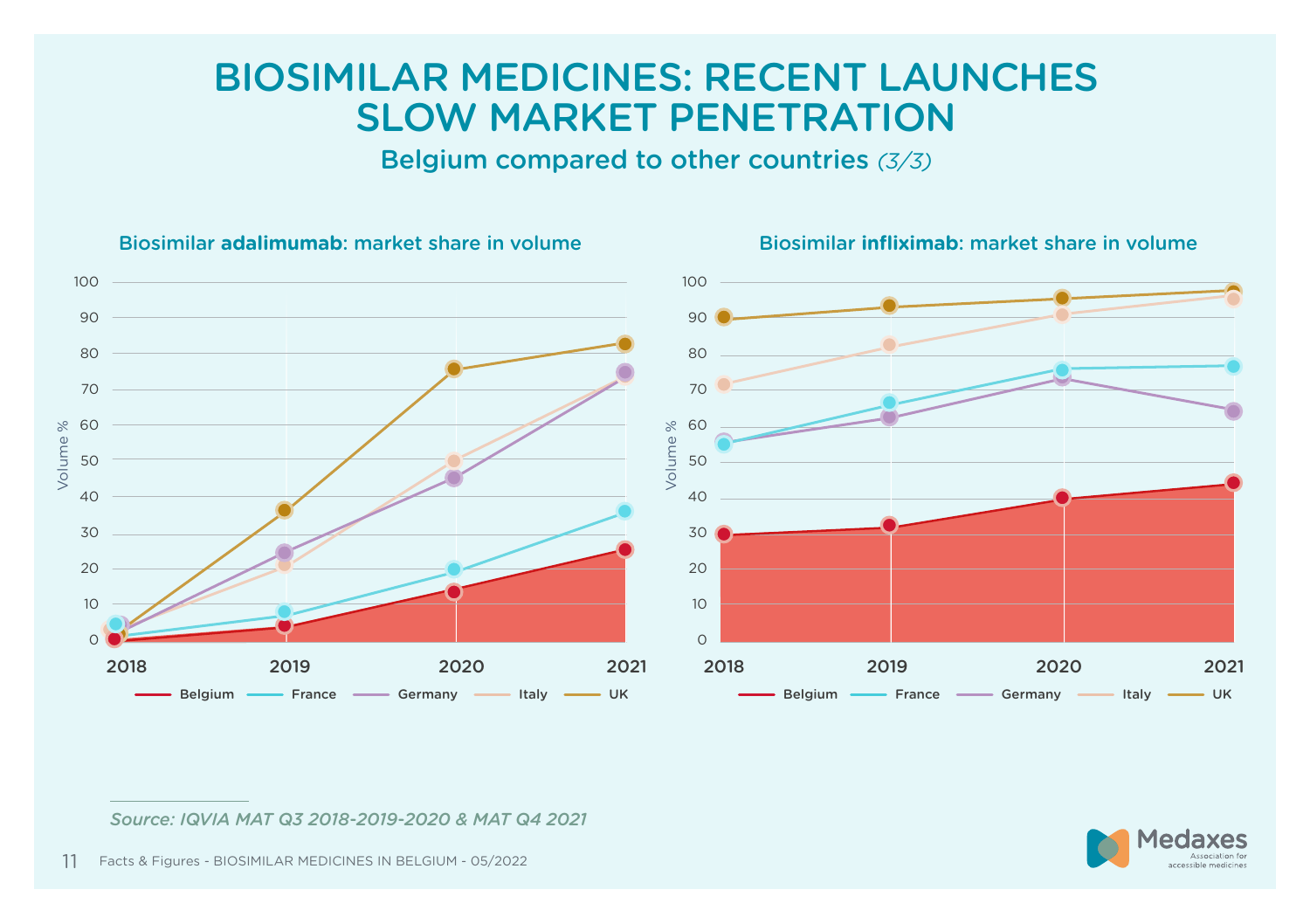#### BIOSIMILAR MEDICINES: MORE THAN LEGAL PRICE DECREASES



*Source: Internal calculations based on IQVIA LMPB & BHA 12/2021*

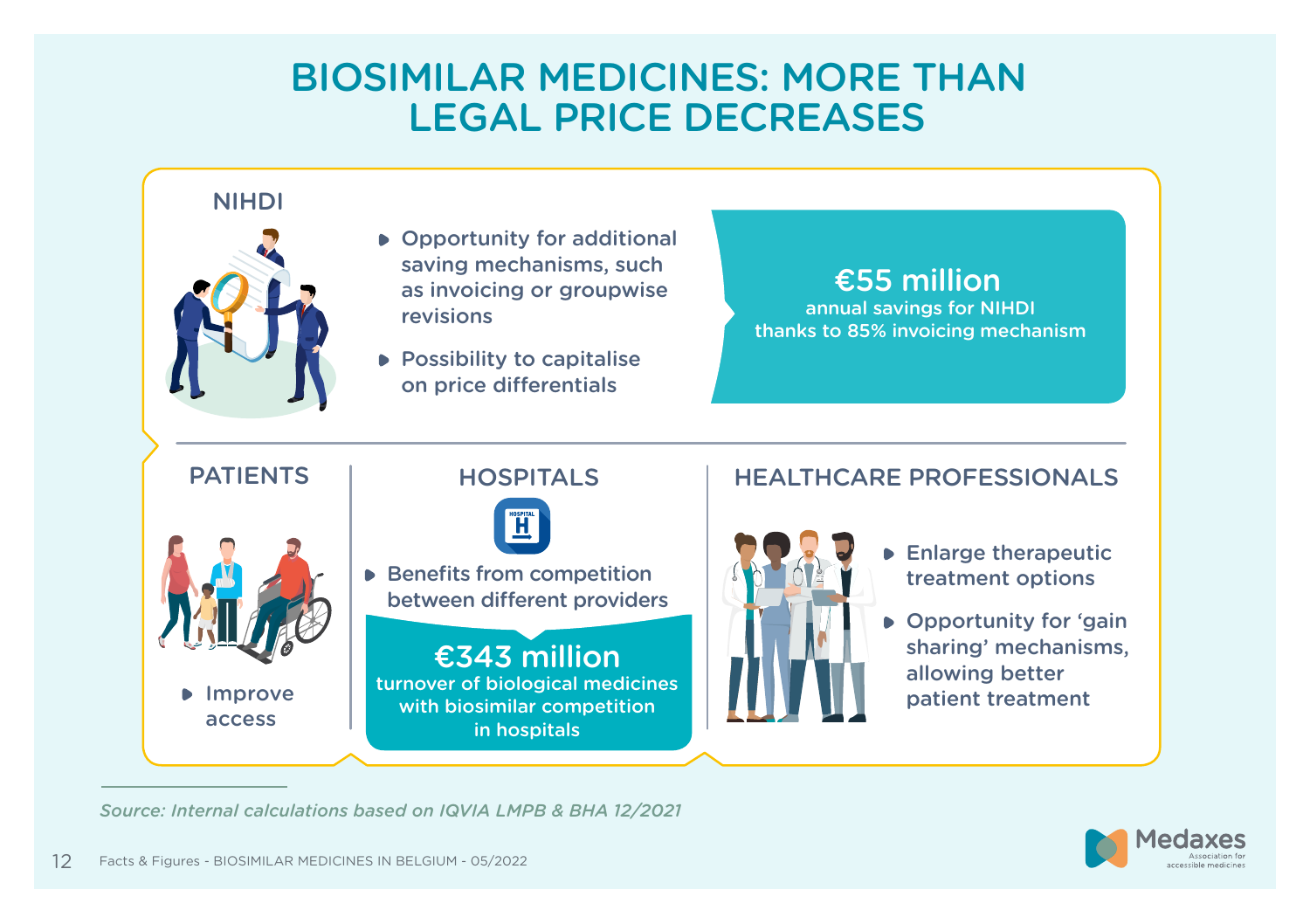# BIOSIMILAR MEDICINES: FUTURE OPPORTUNITIES *(1/3)*

| <b>Active substance</b>     | Originator(s)    | <b>Turnover originator(s)</b><br>year 2021 (€) |
|-----------------------------|------------------|------------------------------------------------|
| Abatacept                   | Orencia          | 15.843.592                                     |
| $\mathsf{Q}$<br>Aflibercept | Eylea            | 70.367.209                                     |
| Alglucosidase alfa          | Myozyme          | 12.518.895                                     |
| Atezolizumab                | <b>Tecentrig</b> | 50.424.351                                     |
| <b>Brentuximab vedotin</b>  | <b>Adcetris</b>  | 9.337.779                                      |
| Certolizumab pegol          | Cimzia           | 20.097.224                                     |
| Cetuximab                   | Erbitux          | 16.180.077                                     |
| Daratumumab                 | <b>Darzalex</b>  | 80.292.136                                     |
| Darbepoetin alfa            | Aranesp          | 55.063.169                                     |
| Denosumab                   | Xgeva, Prolia    | 36.079.621                                     |
| Q<br><b>Eculizumab</b>      | <b>Soliris</b>   | 9.947.834                                      |
| Evolocumab                  | Repatha          | 4.456.682                                      |
| Glucagon                    | Glucagen hypokit | 479.339                                        |
| Golimumab                   | Simponi          | 24.932.276                                     |

 $Q_{\rm c}$ 

under evaluation EMA  $\blacktriangledown$  EMA approval  $\blacktriangledown$  EMA approval, commercialised in other EU member states but not Belgium

*Source: IQVIA year 12/2021*

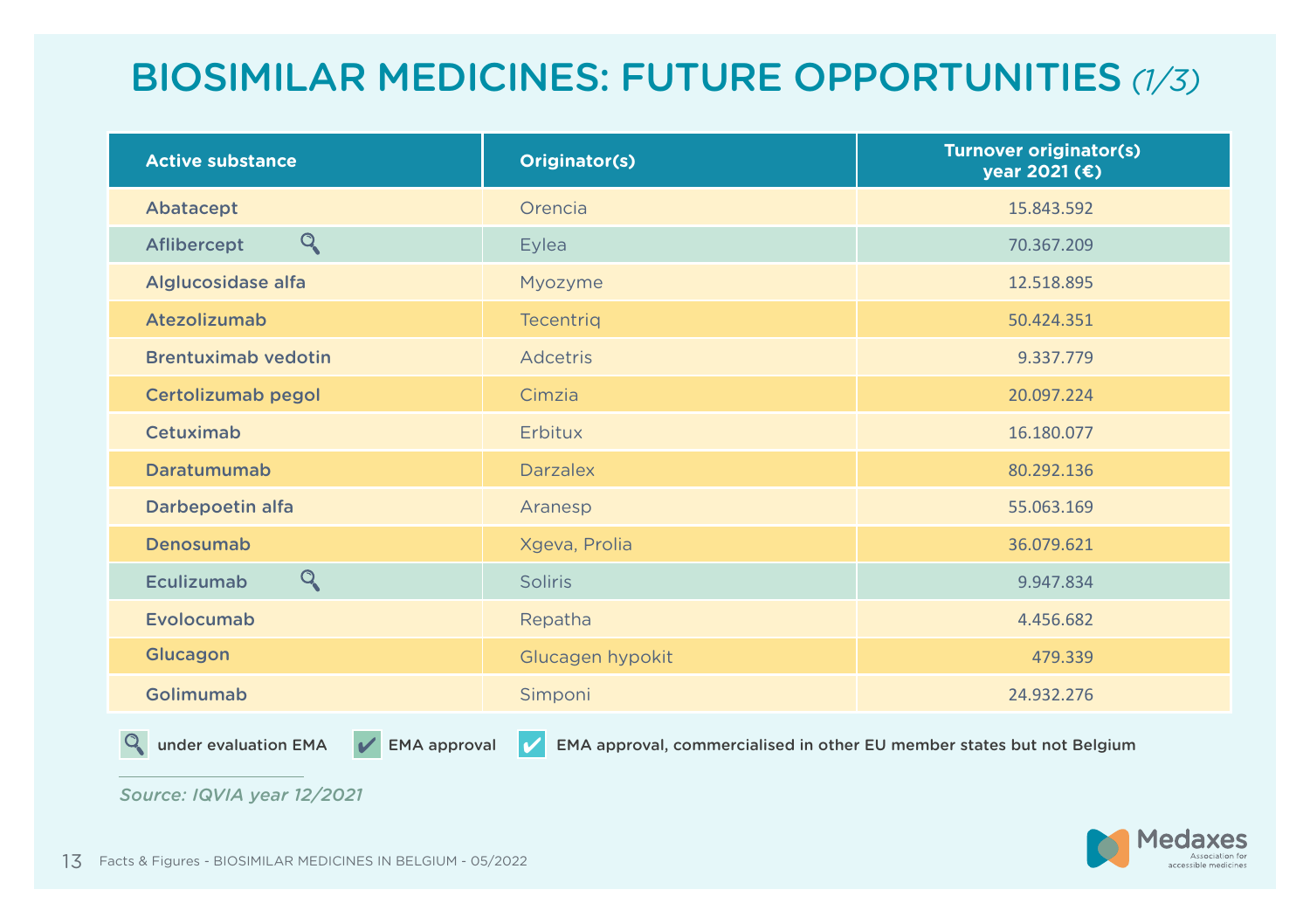# BIOSIMILAR MEDICINES: FUTURE OPPORTUNITIES *(2/3)*

| <b>Active substance</b>                                                                                                          | Originator(s)             | <b>Turnover originator(s)</b><br>year 2021 (€) |  |  |
|----------------------------------------------------------------------------------------------------------------------------------|---------------------------|------------------------------------------------|--|--|
| Insulin aspart<br>$\boldsymbol{\mathcal{U}}$                                                                                     | Novorapid, Novomix, Fiasp | 3.934.866                                      |  |  |
| <b>Insulin human</b><br>$\boldsymbol{\mathcal{U}}$                                                                               | Multiple                  | 1.567.352                                      |  |  |
| <b>Insulin lispro</b><br>✓                                                                                                       | Humalog                   | 780.286                                        |  |  |
| $\boldsymbol{\mathcal{U}}$<br>Interferon alfa-2a                                                                                 | Roferon                   | 1.564                                          |  |  |
| Interferon beta-la                                                                                                               | Avonex, Rebif             | 9.705.754                                      |  |  |
| Interferon beta-1b                                                                                                               | <b>Betaferon</b>          | 1.563.761                                      |  |  |
| Ipilimumab                                                                                                                       | Yervoy                    | 25.278.108                                     |  |  |
| Liraglutide                                                                                                                      | Victoza, Saxenda*         | 5.217.766                                      |  |  |
| <b>Natalizumab</b>                                                                                                               | Tysabri                   | 13.927.319                                     |  |  |
| <b>Nivolumab</b>                                                                                                                 | Opdivo                    | 173.349.350                                    |  |  |
| Obinutuzumab                                                                                                                     | Gazyvaro                  | 6.505.833                                      |  |  |
| Octocog alpha                                                                                                                    | Advate                    |                                                |  |  |
| Omalizumab                                                                                                                       | Xolair                    | 32.949.066                                     |  |  |
| OnabotulinumtoxinA                                                                                                               | <b>Botox</b>              | $\overline{a}$                                 |  |  |
| Palivizumab                                                                                                                      | <b>Synasis</b>            | 6.388.196                                      |  |  |
| Q<br><b>EMA</b> approval<br>under evaluation EMA<br>EMA approval, commercialised in other EU member states but not Belgium<br>J. |                           |                                                |  |  |

*Source: IQVIA year 12/2021 \* not reimbursed, turnover not taken into account*



14 Facts & Figures - BIOSIMILAR MEDICINES IN BELGIUM - 05/2022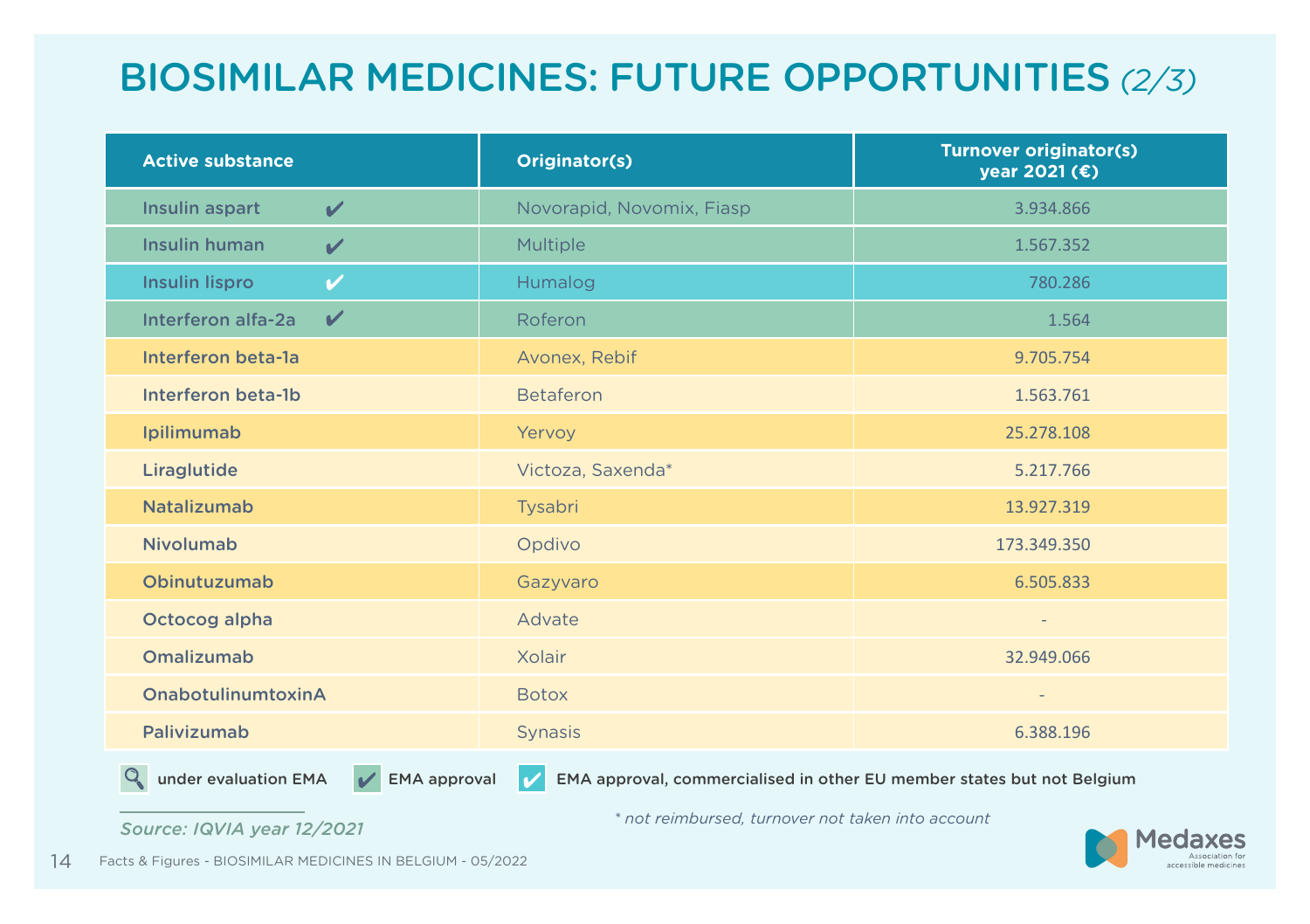# BIOSIMILAR MEDICINES: FUTURE OPPORTUNITIES *(3/3)*

| <b>Active substance</b>                                 | Originator(s)  | <b>Turnover originator(s)</b><br>year 2021 (€) |
|---------------------------------------------------------|----------------|------------------------------------------------|
| Panitumumab                                             | Vectibix       | 9.784.566                                      |
| Pegaspargase                                            | Oncaspar       | 481.985                                        |
| Pembrolizumab                                           | Keytruda       | 304.210.408                                    |
| Pertuzumab                                              | Perjeta        | 53.552.916                                     |
| Ramucirumab                                             | Cyramza        | 4.461.202                                      |
| Ranibizumab<br>$\boldsymbol{\mathcal{U}}$               | Lucentis       | 47.576.079                                     |
| Recombinant human interferon<br>$\mathbf{v}$<br>alfa-2a | Pegasys        |                                                |
| Secukinumab                                             | Cosentyx       | 23.927.739                                     |
| <b>Teriparatide</b><br>$\boldsymbol{\mathcal{U}}$       | Forsteo        | 580.963                                        |
| <b>Tocilizumab</b>                                      | Actemra        | 23.245.996                                     |
| <b>Trastuzumab emtansine</b>                            | Kadcyla        | 18.246.271                                     |
| <b>Ustekinumab</b>                                      | <b>Stelara</b> | 57.452.183                                     |
| Vedolizumab                                             | Entyvio        | 91.590.475                                     |
| <b>Total</b>                                            |                | 1.322.300.187                                  |
| <b>Contract Contract Contract</b>                       |                |                                                |

 $\heartsuit$  under evaluation EMA  $\vee$  EMA approval  $\vee$  EMA approval, commercialised in other EU member states but not Belgium

*Source: IQVIA year 12/2021*

*Disclaimer: The information provided has been drawn by Medaxes from various sources, both public and non-public. Even though this information was gathered and established with due care, the data provided are for information purposes only and remain indicative.*

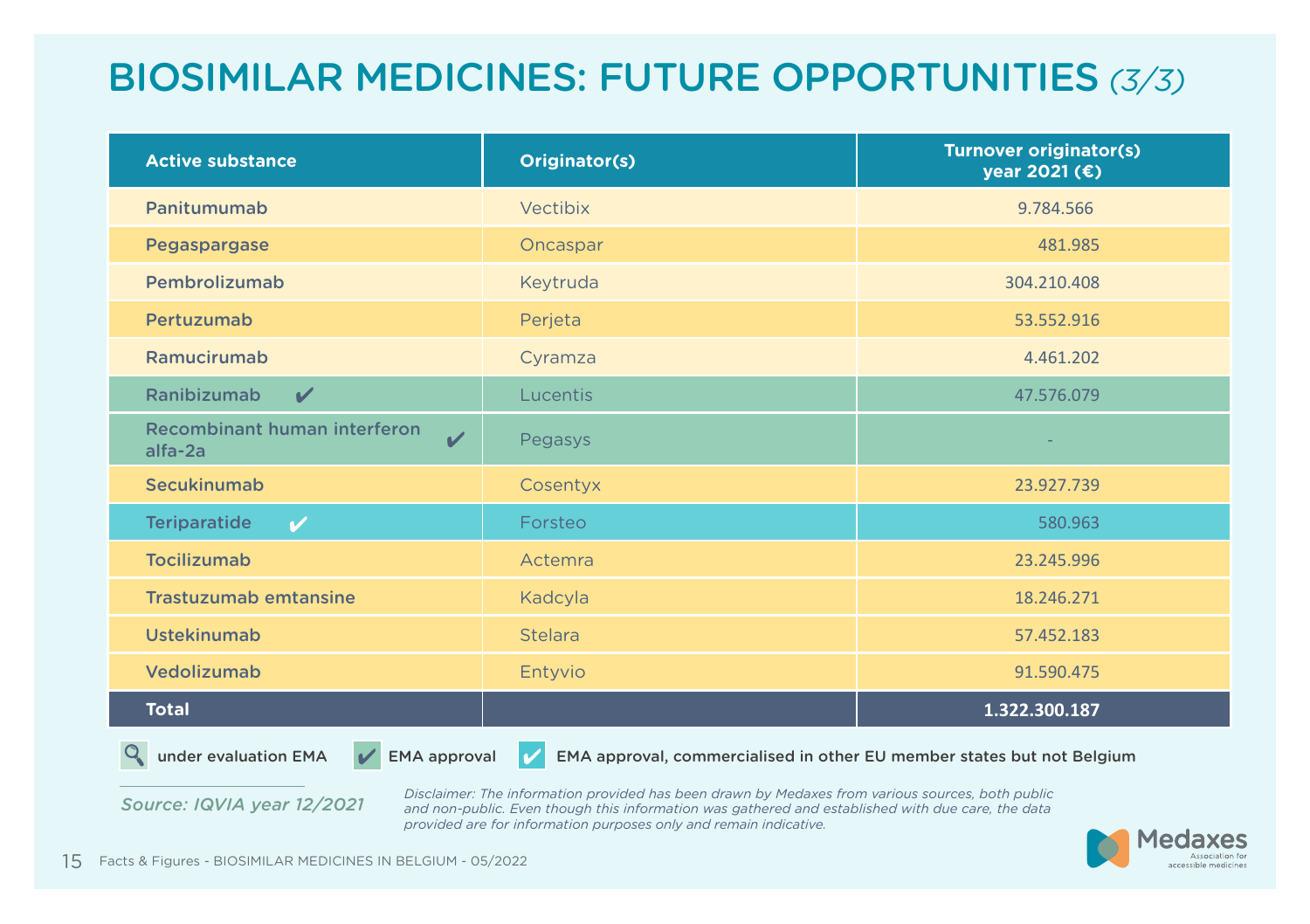# ABOUT MEDAXES

# Our mission

Medaxes is the Belgian association of pharmaceutical companies that want to contribute to making healthcare accessible to all.

Medaxes focuses on generic and biosimilar medicines, as well as on other off-patent medicines and self-care products.

Medaxes aims to provide high quality solutions for efficient and sustainable healthcare in a well-regulated environment.

Medaxes strives to build a dialogue and work in partnership with other healthcare stakeholders. For its members, Medaxes acts as a representative platform, offering a wide range of services in support of their individual activities and common interests.